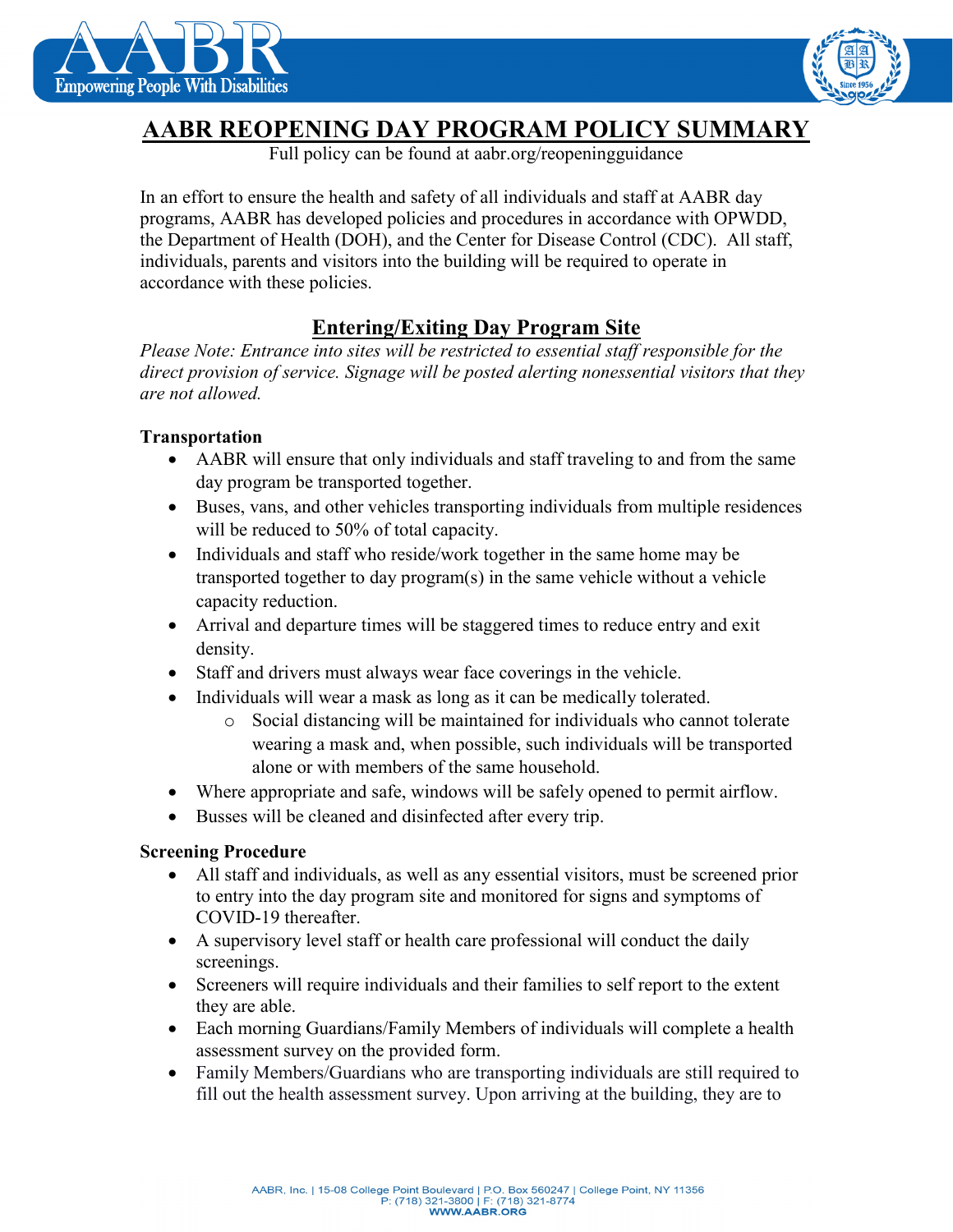



call and notify staff and who will meet them outside to greet the individual we will then prescreen and provide the sign in sheet for you to sign.

• When picking up, after you notify us that you have arrived we will bring the individual outside when where you can then sign them out.

### **Health Assessment**

- Health Assessment responses will be documented and reviewed each day.
- For individuals with any positive responses to the below questions, the family/guardian is to contact their healthcare provider for further guidance.
- The Assessment will consist of the following questions.
	- o In the past 14 days has the individual:
		- Exhibited COVID-19 symptoms?
		- Tested positive for COVID-19?
		- Been in close contact with a confirmed or suspected COVID-19 case?
			- Individuals may not return to or attend the day program while a member of their household or certified residence is being quarantined or isolated.
		- Traveled within one of the designated states with significant community spread?

# • **DO NOT SEND THE INDIVIDUAL TO PROGRAM IF YOU ANSWER YES TO ANY OF THE ABOVE QUESTIONS!**

# **Suspected or Confirmed COVID-19 Cases**

## **Individuals Exhibiting Signs or Symptoms**

- The individual will be immediately quarantined in the isolation room until transportation is immediately arranged to either home or medical facility depending on need.
- Their guardian will be instructed to contact their healthcare provider for assessment and testing.
- The day program will inform NYC health department and OPWDD about the suspected case. The day program will provide the individual's family/guardian with information on healthcare and testing resources.
- Individuals sent home from program shall consult with their healthcare practitioner prior to returning to the program.
- Clearance is required to return to program.

## **Individuals or Their Families Testing Positive**

- If anyone in a cohort is confirmed to have COVID-19, the classroom will be closed and all individuals in the cohort will be asked to self-isolate for 14 days before returning to program.
- It is up to the parent/guardian to choose if the individual will be taken to be tested for COVID-19.
- After a 24 hour period the room will be cleaned and disinfected.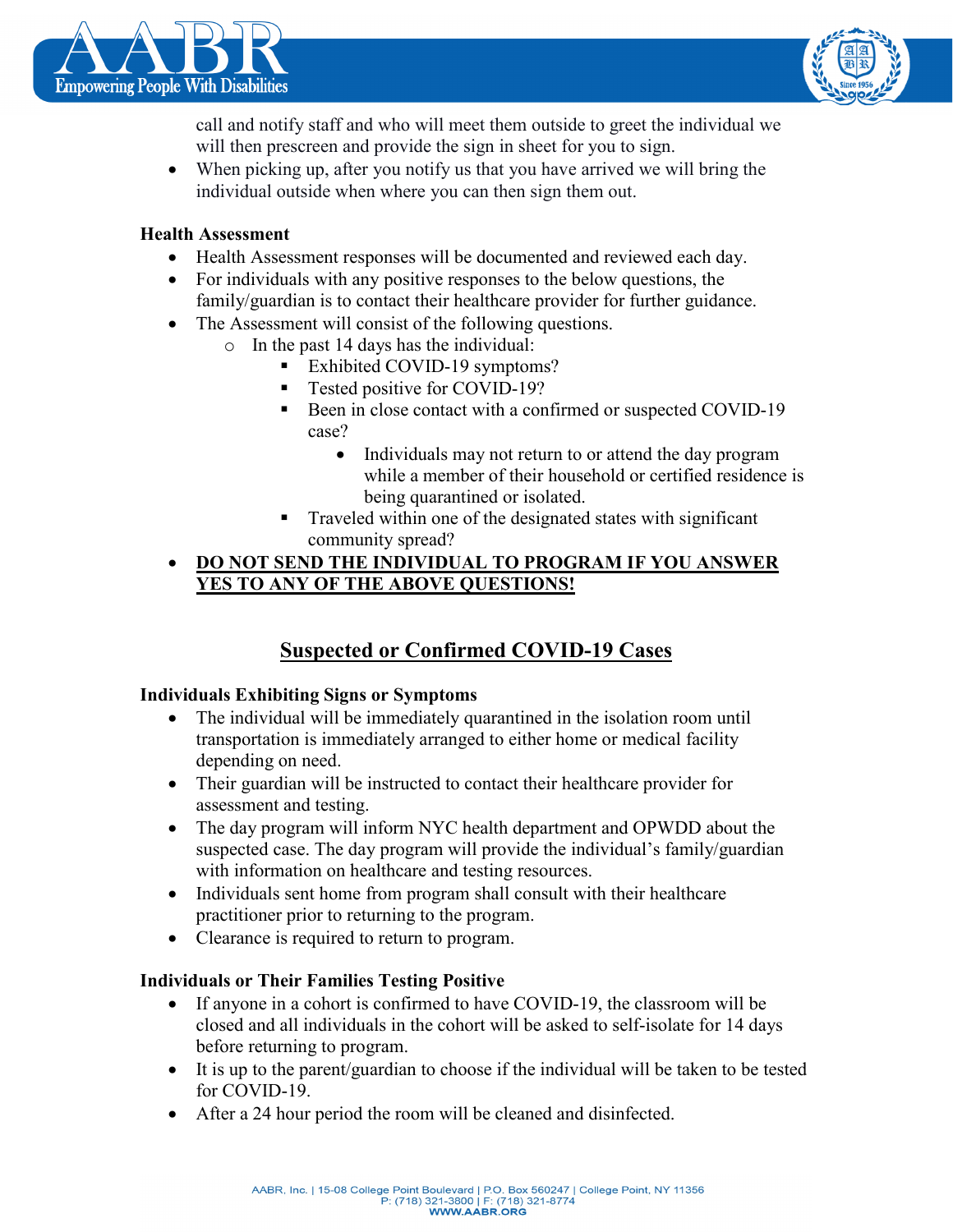



- AABR will seek guidance from NYS/NYC officials and/or other regulatory bodies to determine when a positive testing individual can return to the program and what additional steps are needed.
- We will close off the areas used by the person for 24 hours to be cleaned and disinfected.
- Once the area has been appropriately disinfected, it will be opened for use.
- If there are 2 confirmed positive COVID-19 individuals in separate cohorts, the entire program will be closed and length of closing will be determined.
- AABR will follow NYS, DOH and OPWDD guidance related to reporting and contact tracing in the case of a positive or presumed positive COVID-19 individual or staff.
- In the event an individual, staff or anyone they reside with is placed on quarantine or isolation, the responsible party (i.e. self, guardian, residence manager etc.) must notify the day program immediately and must suspend attending day program until they are medically cleared to return to work/program.

# **Health and Safety Procedures**

## **Social Distancing**

*Please Note: Social distancing may not always be possible when caring for individuals with higher medical, behavioral or adaptive support needs. Their specific treatment plans may necessitate physical contact to ensure health and safety during activities of daily living (e.g. toileting, eating etc.), behavior intervention techniques or medical treatments (e.g. administration of daily medication or first aid etc.). However, the below guidelines will be followed to the best of our abilities.*

- At least six feet of physical distance is maintained among individuals and staff, unless safety of the core activity requires a shorter distance or an individual's treatment plan requires that closer contact be maintained with a staff member.
- AABR will ensure that different stable groups of up to 15 individuals have no or minimal contact with one another nor utilize common spaces at the same time, to the greatest extent possible.
- AABR will take additional measures to prevent congregation in lobbies, hallways, and in elevators.
- Bi-directional foot traffic will be reduced using tape or signs with arrows in narrow aisles, hallways, or spaces, and post signage and distance markers denoting spaces of six feet in all commonly used areas and any areas in which lines are commonly formed or people may congregate.
- When distancing is not feasible between workspaces, AABR will provide and require the use of face coverings or enact physical barriers, such as plastic shielding walls where they would not affect air flow, heating, cooling, or ventilation.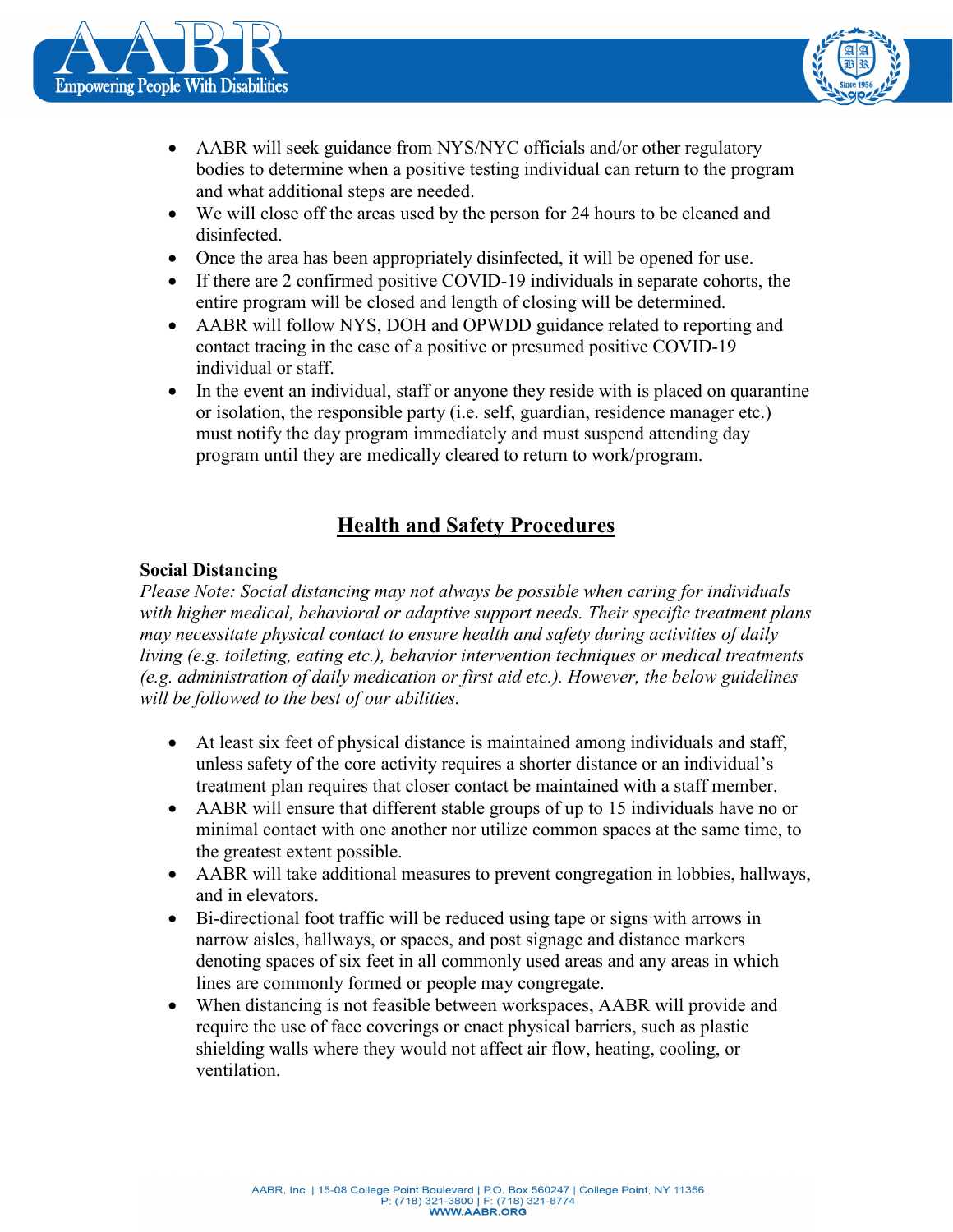



### **Face Coverings/Masks**

- Individuals receiving services are encouraged to wear face coverings, if they can medically tolerate one, whenever social distancing can't be achieved.
- Disposable masks are preferred, but cloth is acceptable as long as it covers both the mouth and nose.
- Face coverings must be cleaned or replaced after daily use and may not be shared.
- AABR will work with individuals to desensitize to disposable face coverings.
- PPE will be provided by AABR to all staff and participants.

### **Hygiene and Cleaning**

*Strict adherence to hygiene and sanitation requirements is required to reduce transmission as advised by DOH, OPWDD and CDC.*

- All individuals must perform hand hygiene immediately upon entering the program and throughout the day.
- An adequate stock of cleaning and CDC & EPA approved disinfecting agents will be maintained.
- Frequent cleaning and rigorous disinfection of high-risk areas and high touch surfaces will be maintained.
- Cleaning products, sanitizers and disinfectants will be kept secure and out of reach of individuals.
	- o Products will be locked in a separate supply closet or cabinet, with only staff having access.
	- o After sanitizing or disinfecting any gloves, paper towels or other disposable items used will be immediately discarded, tied in a trash bag and removed from the environment.
- AABR will limit the sharing of objects, such as electronic equipment, arts and craft materials, touchscreens, as well as the touching of shared surfaces.
- When an object must be shared, staff and individuals will practice hand hygiene before and after contact and the object will be sanitized after each use.
	- o Items that cannot be cleaned and sanitized will not be used (i.e. soft toys, cloth placemats, etc.) and cannot be brought from home.
- Hand hygiene stations will be provided throughout the facility and will include:
	- o Hand washing: soap, running warm water, and disposable paper towels.
	- o Hand sanitizing: alcohol-based hand sanitizer containing at least 60% alcohol.
		- Use of hand sanitizer by individuals will be supervised as needed by staff.
- Any soiled clothing will be bagged and returned home unwashed.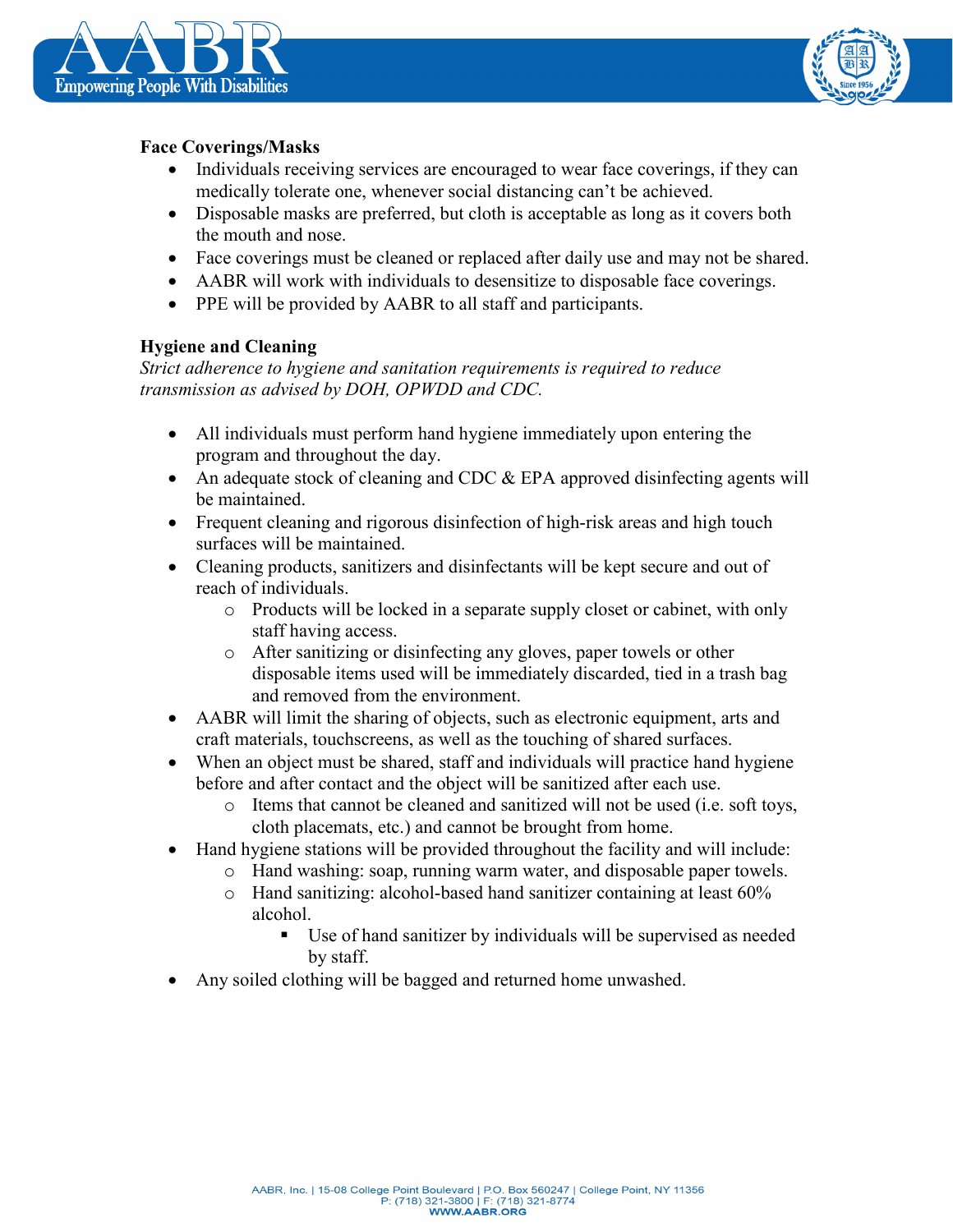



# **Daily Programming Activity**

*Class curriculums will focus on domestic living, hygiene, recreation, arts, and fitness.*

# **Grouping and Cohorting**

- Program classrooms will include the same grouping of individuals with the same staff each day to the extent possible and avoid crossing with other rooms.
- Those who are transported together will be cohorted in the same classroom.
- AABR will maintain a staffing plan that does not require employees to "float" between different rooms or groups of individuals to the extent possible.

## **Classrooms and Enclosed Spaces**

- Tasks and activities that most easily adhere to social distancing will be prioritized.
- Gatherings of more than 15 people (excluding staff) in a shared space, at any given time is prohibited.
- Seating will be spaced six-feet apart and floor markers will be used to designate six-foot distances and additional seating will be removed.
- Rooms will be reconfigured or repurposed to limit density and expand usable space.
- AABR will ensure that, for any programming occurring indoors, capacity is limited to the number of required participants and staff
- AABR will increase ventilation with outdoor air to the greatest extent possible unless such air circulation poses a safety or health risk.
- For sport and athletic activities, programs will focus on activities with little or no physical contact and do not rely on shared equipment.

## **Food Services**

- AABR will not be providing food services, the kitchen is closed at this time.
- Buffet-style dining is prohibited. AABR has discontinued use of large cafeterias for meals.
- Food brought from home should require limited preparation at the day program site and be packed appropriately.
- Shared food and beverages are prohibited.
- Cohorts will be eating together in their classrooms.
- All reusable food utensils and storage containers will be returned home unwashed.

## **Registered Nurse:**

- Individuals requiring medication will be waiting outside of the nurse's office with 6 feet distance between them until it is their turn to enter the nurse's office.
- If individual is unable to wait outside of nurse's office, nurse will contact classroom when individual is cleared to go to the nurse's office for medication.
- Nurse's office will be cleaned between individuals.

## **Bathroom:**

- Only one person in a bathroom at a time, unless accompanied by staff.
- We will also have a staff member dedicated to monitoring and disinfecting restrooms after each use.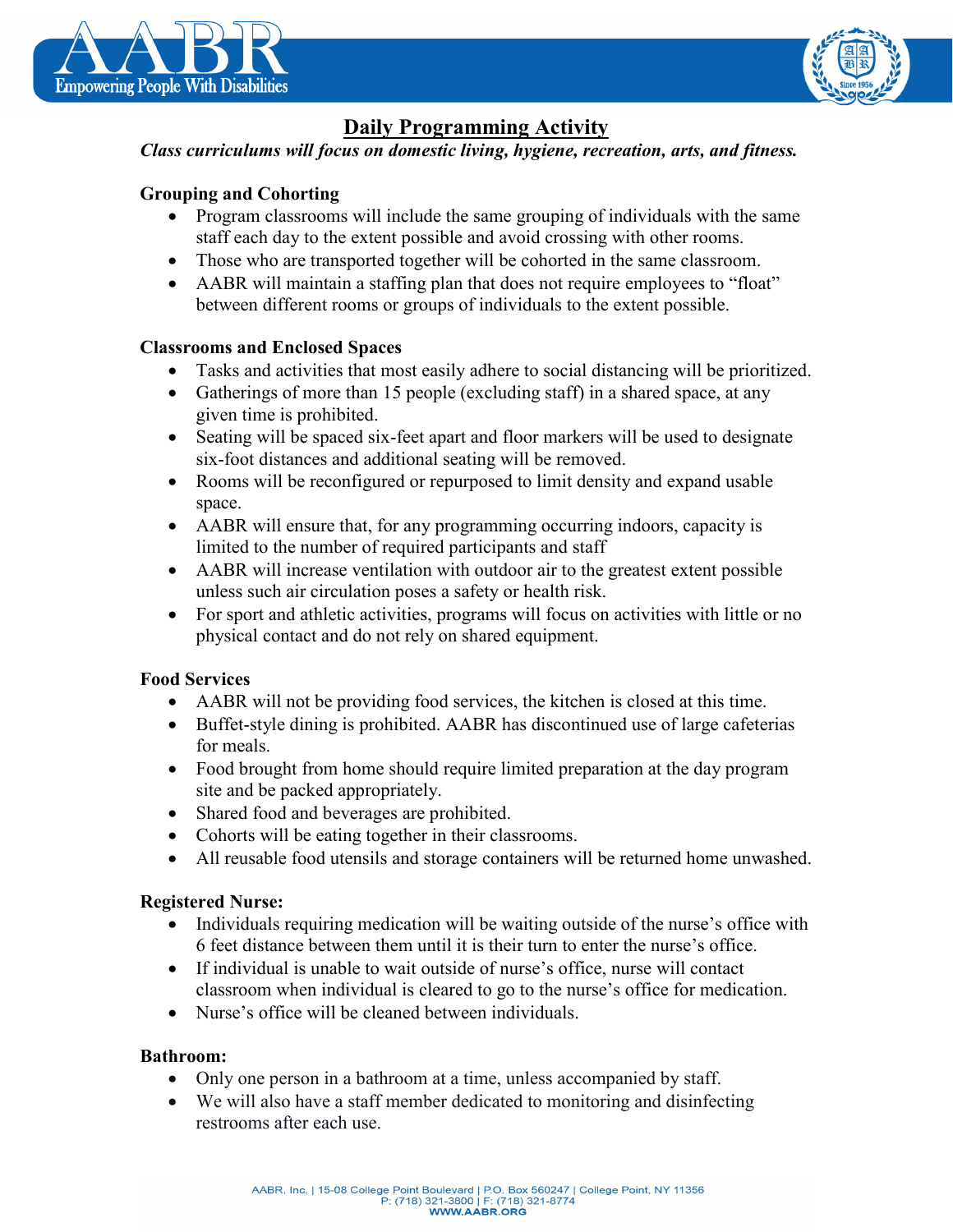### **RESUMEN DE LA POLÍTICA DEL PROGRAMA DEL DÍA DE REAPERTURA DE AABR**

La política completa se puede encontrar en [aabr.org/reopeningguidance](http://aabr.org/reopeningguidance)

En un esfuerzo por garantizar la salud y la seguridad de todas las personas y el personal de los programas del dia de la AABR, la AABR ha desarrollado políticas y procedimientos de acuerdo con la OPWDD, el Departamento de Salud (DOH) y el Centro para el Control de Enfermedades (CDC). Todo el personal, las personas, los padres y los visitantes del edificio deberán operar de acuerdo con estas políticas.

#### **Entrada / salida del sitio del programa diurno**

*Tenga en cuenta: La entrada a los sitios estará restringida al personal esencial responsable de la prestación directa del servicio. Se colocarán letreros para alertar a los visitantes no esenciales que no están permitidos.* **Transporte**:

- AABR se asegurará de que solo las personas y el personal que viajen hacia y desde el programa del mismo día sean transportados juntos.
- Los autobuses, camionetas y otros vehículos que transporten a personas desde múltiples residencias se reducirán al 50% de la capacidad total.
- Las personas y el personal que residen / trabajan juntos en el mismo hogar pueden ser transportados juntos a los programas diurnos en el mismo vehículo sin una reducción de la capacidad del vehículo.
- Los horarios de llegada y salida serán horarios escalonados para reducir la densidad de entrada y salida.
- El personal y los conductores siempre deben usar cubiertas para la cara en el vehículo.
- Las personas usarán una mascarilla siempre que sea médicamente tolerada.

Se mantendrá el distanciamiento social para las personas que no puedan tolerar el uso de una máscara y, cuando sea posible, dichas personas serán transportadas solas o con miembros del mismo hogar.

- Donde sea apropiado y seguro, las ventanas se abrirán de manera segura para permitir el flujo de aire.
- Los autobuses se limpiarán y desinfectarán después de cada viaje.
- •

#### **Procedimiento de selección:**

- Todo el personal y las personas, así como los visitantes esenciales, deben ser examinados antes de ingresar al sitio del programa diurno y deben ser monitoreados para detectar signos y síntomas de COVID-19 a partir de entonces.
- Un personal de nivel supervisor o un profesional de la salud llevará a cabo las evaluaciones diarias.
- Los evaluadores requerirán que las personas y sus familias se informen por sí mismos en la medida de lo posible.
- Cada mañana, los tutores / familiares de las personas completarán una evaluación en línea a través de una computadora o un teléfono. Si no tienen acceso a Internet, se les permitirá un formulario manual.
- Los miembros de la familia / tutores que están transportando a personas aún deben completar la encuesta de evaluación de salud. Al llegar al edificio, deben llamar y notificar al personal y quién se reunirá con ellos afuera para saludar a la persona, luego realizaremos una preselección y le proporcionaremos la hoja de registro para que la firme.
- Al recoger, después de que nos notifique que ha llegado, llevaremos a la persona afuera cuando pueda firmar su salida.

#### **Valoración de Salud:**

- Las respuestas de las evaluaciones de salud se documentarán y revisarán cada día.
- Para las personas con respuestas positivas a las siguientes preguntas, la familia / tutor debe comunicarse con su proveedor de atención médica para obtener más orientación.
- La Evaluación constará de las siguientes preguntas.
- En los últimos 14 días, el individuo: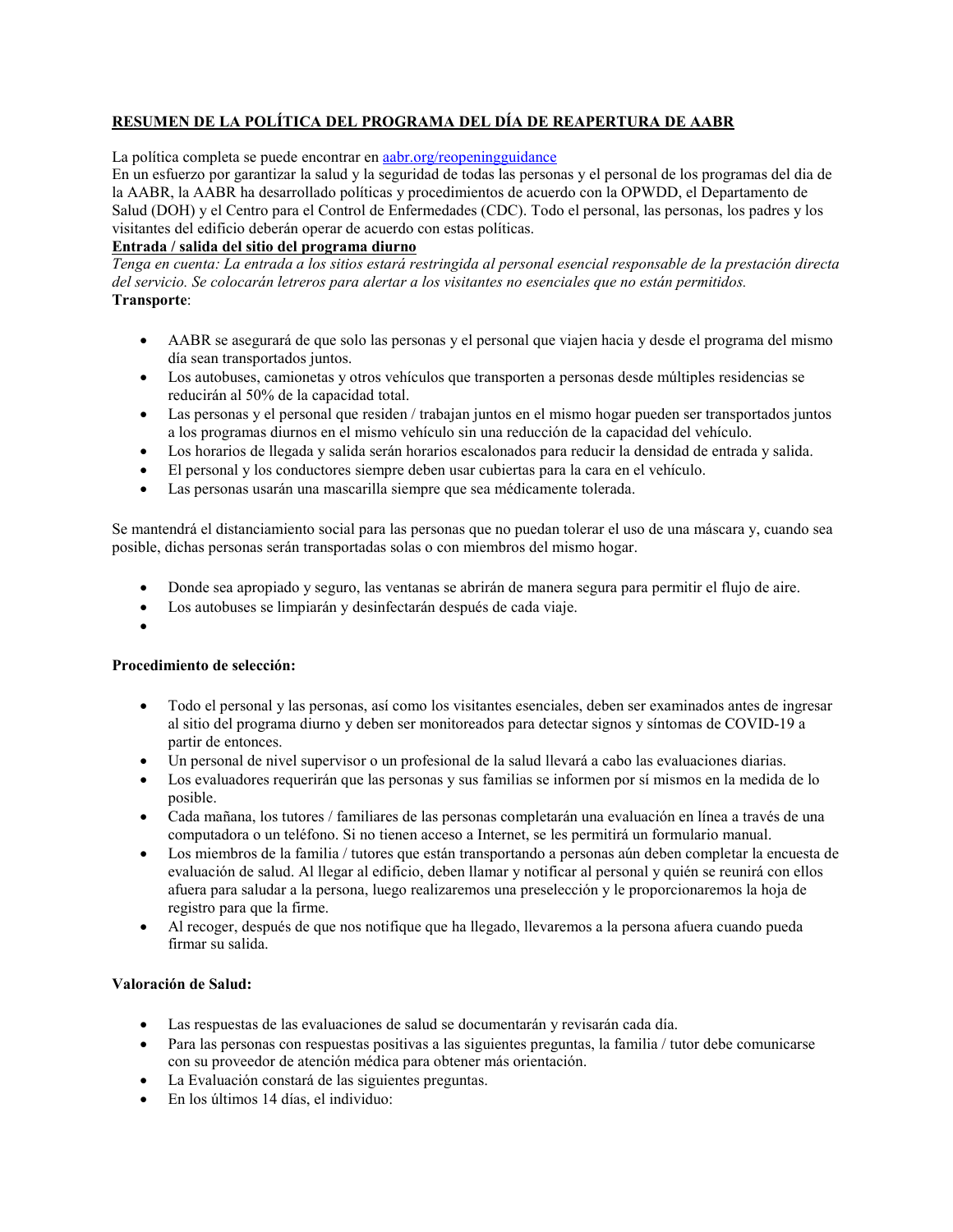▪ ¿Exhibió síntomas de COVID-19?

- ¿Dio positivo para COVID-19?
- ¿Ha estado en contacto cercano con un caso de COVID-19 confirmado o sospechado?
	- Las personas no pueden regresar o asistir al programa diurno mientras un miembro de su hogar o residencia certificada esté en cuarentena o aislado.
- ¿Viajó dentro de uno de los estados designados con una extensión comunitaria significativa?

#### **• ¡NO ENVÍE AL INDIVIDUO AL PROGRAMA SI RESPONDE SÍ A CUALQUIERA DE LAS PREGUNTAS ANTERIORES!**

Casos de COVID-19 sospechosos o confirmados

**Personas que presentan signos o síntomas:**

- La persona será inmediatamente puesta en cuarentena en la sala de aislamiento hasta que se organice de inmediato el transporte al hogar o al centro médico, según la necesidad.
- Se le indicará a su tutor que se comunique con su proveedor de atención médica para una evaluación y pruebas.
- El programa diurno informará al departamento de salud de la Ciudad de Nueva York ya la OPWDD sobre el caso sospechoso. El programa diurno proporcionará a la familia / tutor del individuo información sobre la atención médica y los recursos para las pruebas.
- Las personas enviadas a casa desde el programa deberán consultar con su médico antes de regresar al programa.
- Se requiere autorización para regresar al programa.

#### **Individuos o sus familias que dan positivo:**

- Si se confirma que alguien en un aula / grupo de cohorte tiene COVID-19, el aula / grupo se cerrará durante 24 horas para ser desinfectado. (NECESITA ACLARACIÓN DE ALINA)
- AABR buscará orientación de los funcionarios de NYS / NYC y / u otros organismos reguladores para determinar cuándo una persona que da positivo en la prueba puede regresar al programa y qué pasos adicionales se necesitan.
- Cerraremos las áreas utilizadas por la persona durante 24 horas para su limpieza y desinfección.
- Una vez que el área se haya desinfectado adecuadamente, se abrirá para su uso.
- Si hay 2 personas COVID-19 positivas confirmadas en cohortes separadas, se cerrará todo el programa y se determinará la duración del cierre.

AABR seguirá las pautas de NYS, DOH y OPWDD relacionadas con la presentación de informes y el rastreo de contactos en el caso de una persona o personal de COVID-19 positivo o presuntamente positivo.

• En el caso de que un individuo, personal • cualquier persona con la que resida sea puesto en cuarentena o aislamiento, la parte responsable (es decir, él mismo, tutor, administrador de la residencia, etc.) debe notificar al programa diurno de inmediato y debe suspender la asistencia al programa diurno hasta que esté médicamente autorizado para volver al trabajo / programa.

#### **Procedimientos de salud y seguridad**

#### **Distanciamiento social:**

Tenga en cuenta: Es posible que el distanciamiento social no siempre sea posible cuando se atiende a personas con mayores necesidades médicas, conductuales o de apoyo adaptativo. Sus planes de tratamiento específicos pueden requerir contacto físico para garantizar la salud y la seguridad durante las actividades de la vida diaria (por ejemplo, ir al baño, comer, etc.), técnicas de intervención conductual o tratamientos médicos (por ejemplo, administración de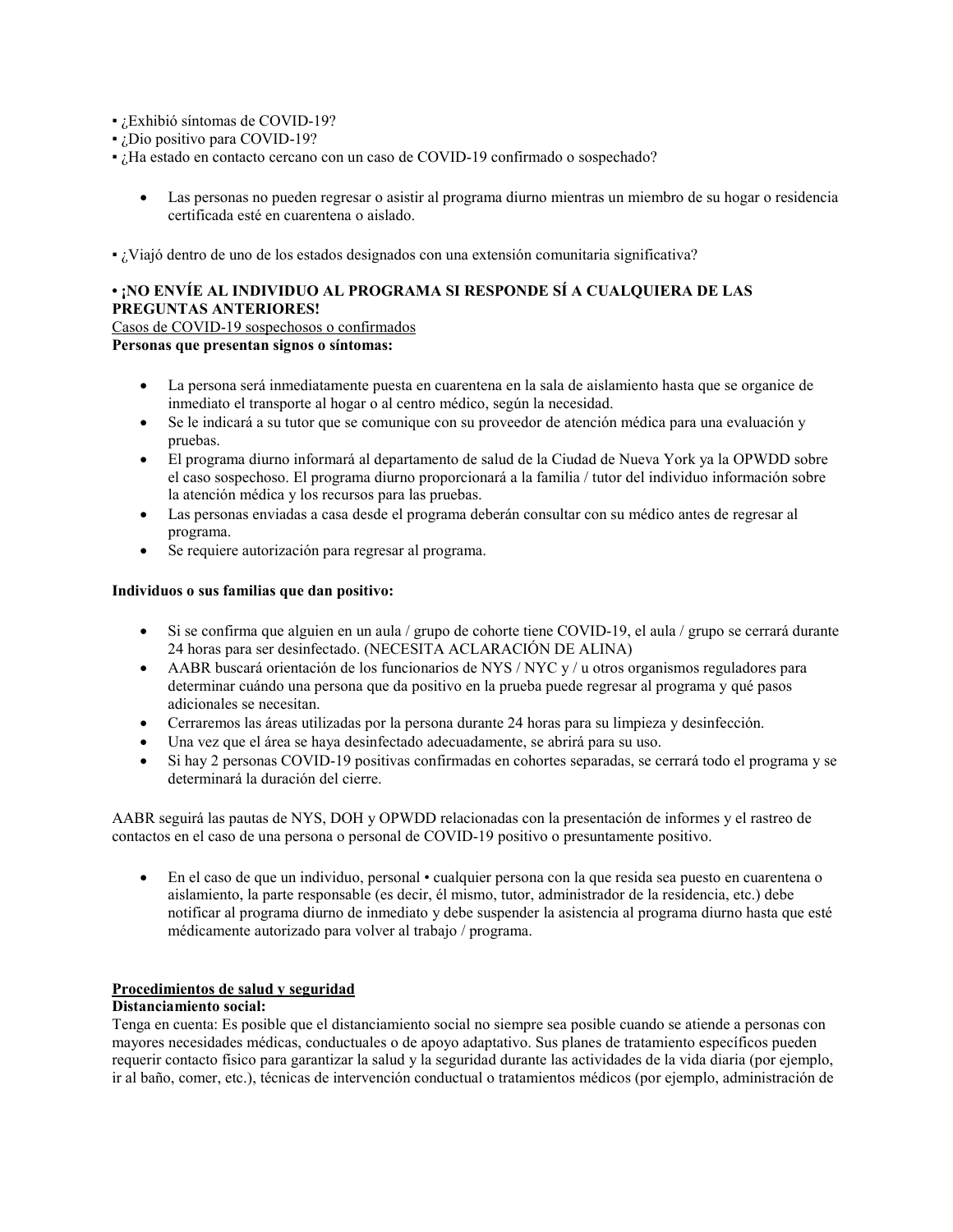medicamentos diarios o primeros auxilios, etc.). Sin embargo, las siguientes pautas se seguirán lo mejor que podamos.

- Se mantiene una distancia física de al menos seis pies entre las personas y el personal, a menos que la seguridad de la actividad principal requiera una distancia más corta o el plan de tratamiento de una persona requiera que se mantenga un contacto más cercano con un miembro del personal.
- AABR se asegurará de que diferentes grupos estables de hasta 15 personas no tengan o tengan un contacto mínimo entre sí ni utilicen los espacios comunes al mismo tiempo, en la mayor medida posible.
- AABR tomará medidas adicionales para evitar la congregación en vestíbulos, pasillos y ascensores.
- El tráfico peatonal bidireccional se reducirá utilizando cinta o letreros con flechas en pasillos estrechos, pasillos o espacios, y colocar letreros y marcadores de distancia que denoten espacios de seis pies en todas las áreas de uso común y cualquier área en la que las líneas se forman comúnmente o la gente puede congregarse.
- Cuando el distanciamiento no sea factible entre los espacios de trabajo, AABR proporcionará y requerirá el uso de revestimientos faciales o promulgará barreras físicas, como paredes protectoras de plástico donde no afectarían el flujo de aire, la calefacción, la refrigeración o la ventilación.

#### **Cubiertas faciales / máscaras**

- Se anima a las personas que reciben servicios a que se cubran la cara, si pueden tolerarlo médicamente, siempre que no se pueda lograr el distanciamiento social.
- Se prefieren las mascarillas desechables, pero la tela es aceptable siempre que cubra tanto la boca como la nariz.
- Los revestimientos faciales deben limpiarse o reemplazarse después del uso diario y no pueden compartirse.
- AABR trabajará con las personas para desensibilizarse a las cubiertas faciales desechables.
- AABR proporcionará PPE a todo el personal y participantes.

#### **Higiene y limpieza**

Se requiere un estricto cumplimiento de los requisitos de higiene y saneamiento para reducir la transmisión según lo recomendado por DOH, OPWDD y CDC.

- Todas las personas deben realizar la higiene de manos inmediatamente después de ingresar al programa y durante todo el día.
- Se mantendrá una reserva adecuada de agentes de limpieza y desinfectantes aprobados por los CDC y la EPA.
- Se mantendrá la limpieza frecuente y la desinfección rigurosa de las áreas de alto riesgo y las superficies de alto contacto.
- Los productos de limpieza, desinfectantes y desinfectantes se mantendrán seguros y fuera del alcance de las personas.
	- o Los productos se guardarán en un armario o gabinete de suministros separado, al que solo el personal tendrá acceso.
	- o Después de esterilizar o desinfectar los guantes, las toallas de papel u otros artículos desechables utilizados se desecharán inmediatamente, se atarán en una bolsa de basura y se retirarán del medio ambiente.
- AABR limitará el intercambio de objetos, como equipos electrónicos, materiales de arte y manualidades, pantallas táctiles, así como el contacto de superficies compartidas.
- Cuando se deba compartir un objeto, el personal y las personas practicarán la higiene de las manos antes y después del contacto y el objeto se desinfectará después de cada uso.
- Los artículos que no se pueden limpiar y desinfectar no se utilizarán (es decir, juguetes blandos, manteles individuales de tela, etc.) y no se pueden traer de casa.
- Se proporcionarán estaciones de higiene de manos en toda la instalación e incluirán:
- Lavarse las manos: jabón, agua tibia corriente y toallas de papel desechables.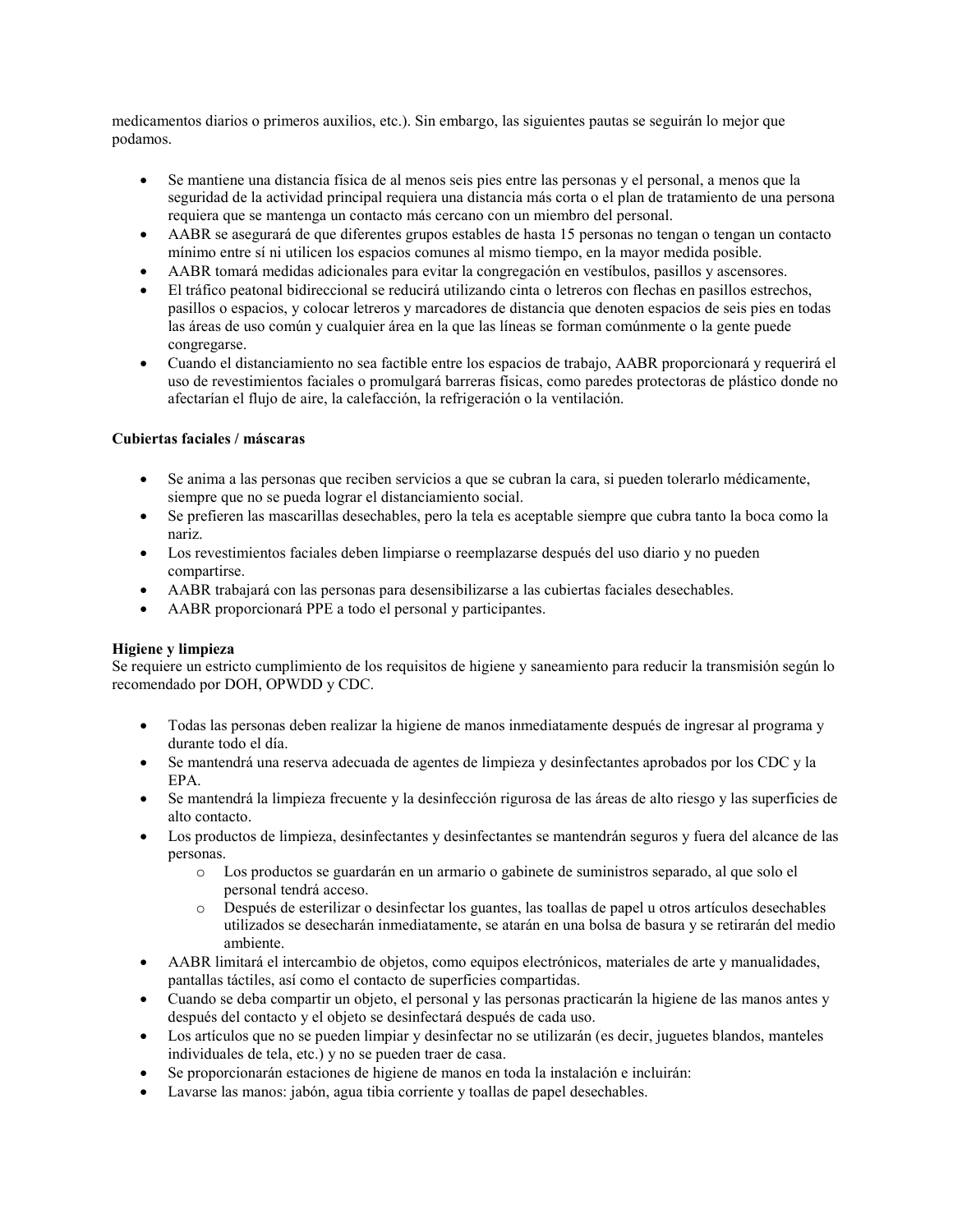- Desinfectante de manos: desinfectante de manos a base de alcohol que contiene al menos un 60% de alcohol.
- El uso de desinfectante de manos por parte de las personas será supervisado por el personal según sea necesario.
	- Toda la ropa sucia se guardará en bolsas y se devolverá a casa sin lavar.

#### **Actividad de programación diaria**

**Agrupación y cohorte**

- Los salones de clases del programa incluirán el mismo grupo de personas con el mismo personal cada día en la medida de lo posible y evitarán cruzarse con otros salones.
- Aquellos que sean transportados juntos serán agrupados en el mismo salón de clases.
- AABR mantendrá un plan de personal que no requiera que los empleados "floten" entre diferentes salas o grupos de individuos en la medida de lo posible.

#### **Aulas y espacios cerrados**

- Se priorizarán las tareas y actividades que se adhieran más fácilmente al distanciamiento social.
- Quedan prohibidas las reuniones de más de 15 personas (excluido el personal) en un espacio compartido, en cualquier momento.
- Los asientos estarán espaciados a seis pies de distancia y se usarán marcadores de piso para designar distancias de seis pies y se quitarán asientos adicionales.
- Las habitaciones se reconfigurarán o reutilizarán para limitar la densidad y ampliar el espacio utilizable.
- AABR se asegurará de que, para cualquier programación que se lleve a cabo en interiores, la capacidad se limite al número de participantes y personal necesarios
- AABR aumentará la ventilación con aire exterior en la mayor medida posible, a menos que dicha circulación de aire represente un riesgo para la seguridad o la salud.
- Para las actividades deportivas y atléticas, los programas se centrarán en actividades con poco o ningún contacto físico y no dependerán de equipos compartidos.

#### **Servicios de comida**

- AABR no proporcionará servicios de comida, la cocina está cerrada en este momento.
- Se prohíbe la cena estilo buffet. AABR ha interrumpido el uso de grandes cafeterías para las comidas.
- Los alimentos que se traen de casa deben requerir una preparación limitada en el lugar del programa diurno y deben empaquetarse adecuadamente.
- Se prohíben las comidas y bebidas compartidas.
- Las cohortes comerán juntas en sus aulas.
- Todos los utensilios de comida y recipientes de almacenamiento reutilizables se devolverán a casa sin lavar.

#### **Enfermera registrada:**

- Las personas que necesiten medicamentos estarán esperando fuera de la oficina de la enfermera con una distancia de 6 pies entre ellas hasta que sea su turno de entrar a la oficina de la enfermera.
- Si la persona no puede esperar fuera de la oficina de la enfermera, la enfermera se comunicará con el salón de clases cuando la persona esté autorizada para ir a la oficina de la enfermera a buscar medicamentos.
- La oficina de la enfermera se limpiará entre personas.